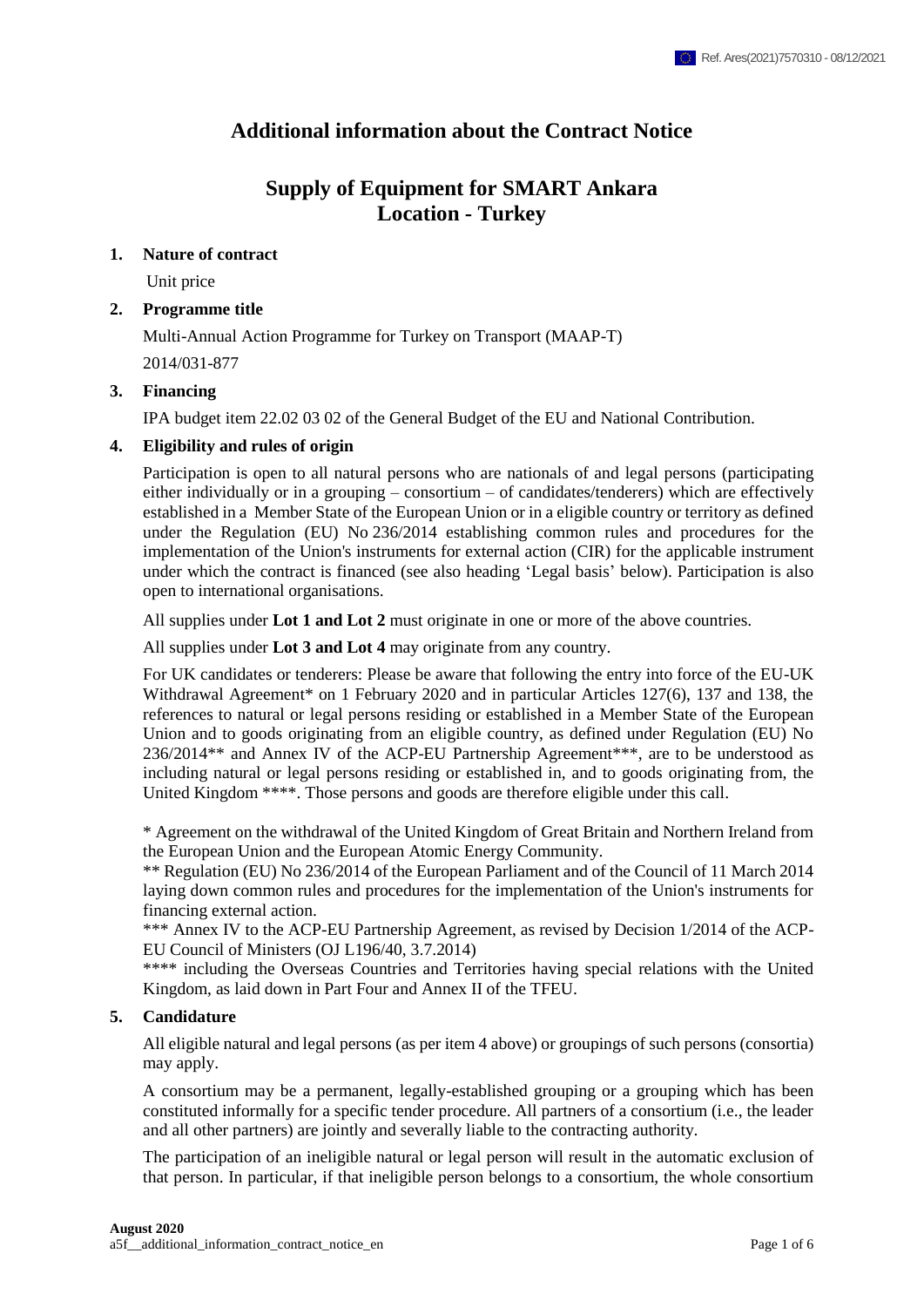will be excluded.

### **6. Number of applications or tenders**

No more than one application or tender can be submitted by a natural or legal person whatever the form of participation (as an individual legal entity or as leader or partner of a consortium submitting an application/tender). In the event that a natural or legal person submits more than one application or tender, all applications or tenders in which that person has participated will be excluded.

In case of lots, the candidates or tenderers may submit only one application or tender per lot. Contracts will be awarded lot by lot and each lot will form a separate contract.

Tenders for parts of a lot will not be considered. Tenderers may not submit a tender for a variant solution in addition to their tender for the works or supplies required in the tender dossier.

Any tenderer may state in its tender that it would offer a discount in the event that its tender is accepted for more than one lot.

#### **7. Tender guarantee**

Tenderers must provide a tender guarantee for each lot with the amount stated below when submitting their tender. This guarantee will be released to unsuccessful tenderers once the tender procedure has been completed and to the successful tenderer[s] upon signature of the contract by all parties. This guarantee will be called upon if the tenderer does not fulfil all obligations stated in its tender.

Lot 1: Amount of tender guarantee: **EUR 20,000.00**

Lot 2: Amount of tender guarantee: **EUR 3,000.00**

Lot 3: Amount of tender guarantee: No tender guarantee is required.

Lot 4: Amount of tender guarantee: No tender guarantee is required.

#### **8. Performance guarantee**

The successful tenderer will be asked to provide a performance guarantee of **10%** of the amount of the contract at the signing of the contract. This guarantee must be provided together with the return of the countersigned contract no later than 30 days after the tenderer receives the contract signed by the contracting authority. If the selected tenderer fails to provide such a guarantee within this period, the contract will be void and a new contract may be drawn up and sent to the tenderer which has submitted the next cheapest compliant tender.

#### **9. Information meeting and/or site visit**

No information meeting is planned

#### **10. Tender validity**

Tenders must remain valid for a period of 3 months after the deadline for submission of tenders. In exceptional circumstances, the contracting authority may, before the validity period expires, request that tenderers extend the validity of tenders for a specific period.

#### **11. Shortlist alliances prohibited**

N/A

#### **12. Grounds for exclusion**

Candidates or tenderers must submit a signed declaration, included in the application form or tender form, to the effect that they are not in any of the situations listed in Section 2.6.10.1 of the **practical guide (PRAG).** Where the candidate or tenderer intends to rely on capacity providing entities or subcontractor(s), he/she must provide the same declaration signed by this/these entity(ies).

Candidates or tenderers included in the lists of EU restrictive measures (see Section 2.4. of the PRAG) at the moment of the award decision cannot be awarded the contract.

#### **13. Sub-contracting**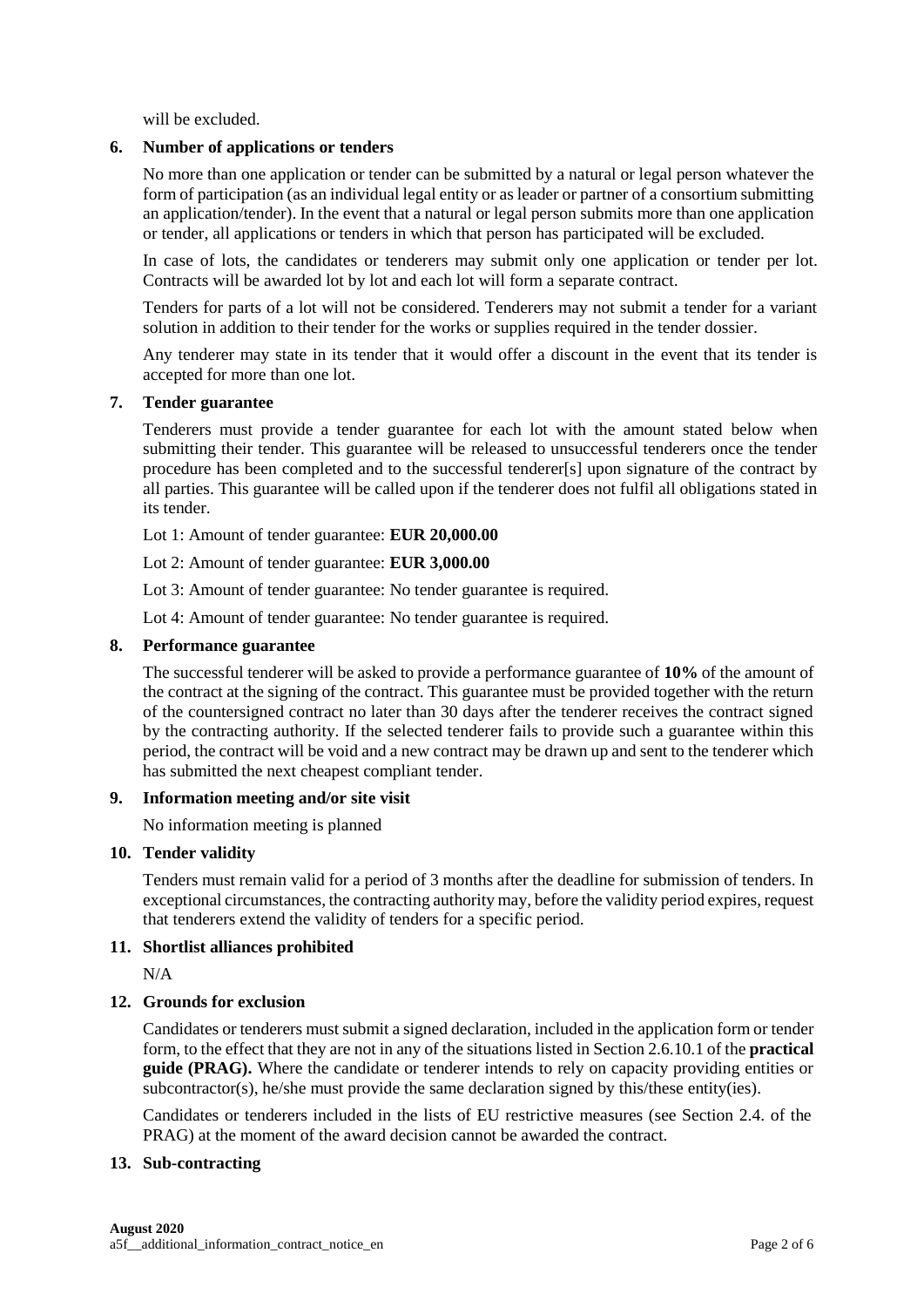Sub-contracting is allowed.

# **14. Number of candidates to be short-listed**

N/A

**15. Provisional date of invitation to tender** 

 $N/\Delta$ 

# **16. Provisional commencement date of the contract**

June, 2022

# **17. Period of implementation of tasks**

**For Lot 1:** The implementation period will last 210 calendar days:

Starting from the commencement of the Contract and ending on the day of issuance of Provisional Acceptance Certificate, the implementation period will include:

# **For Item 1.1:**

- The prototype of the bicycle shall be provided by the contractor within 30 calendar days after the commencement of the contract,
- The Contracting Authority will confirm the prototype of the bicycle within 10 calendar days,
- Delivery and installation to designated location, assembling and connection to main supply and removal of packing materials from site within 110 calendar days,
- Commissioning and training within 30 calendar days,
- Issuance of Provisional Acceptance Certificate within 30 calendar days.

### **For Item 1.2:**

- The detailed design of Item 1.2 shall be provided by the contractor within 15 calendar days after the commencement,
- The Contracting Authority will confirm detailed design within 15 calendar days,
- Delivery and installation to designated location, assembling and connection to main supply and removal of packing materials from site within 120 calendar days,
- Commissioning and training within 30 calendar days,
- Issuance of Provisional Acceptance Certificate within 30 calendar days.

#### **For Item 1.3:**

- Delivery, installation and connection to designated location within 150 calendar days,
- Commissioning and training within 30 calendar days,
- Issuance of Provisional Acceptance Certificate within 30 calendar days.

# **For Item 1.4:**

- Delivery and installation to designated location within 150 calendar days,
- Commissioning and training within 30 calendar days,
- Issuance of Provisional Acceptance Certificate within 30 calendar days.

All items from the Lot 1 should function in integrated way as a system.

**For Lot 2:** The implementation period will last 120 calendar days:

Starting from the commencement of the Contract and ending on the day of issuance of Provisional Acceptance Certificate, the implementation period will include:

- Delivery and installation to designated location, unpacking, assembling and removal of packing materials from site within 60 calendar days,
- Commissioning and training within 30 calendar days,
- Issuance of Provisional Acceptance Certificate within 30 calendar days.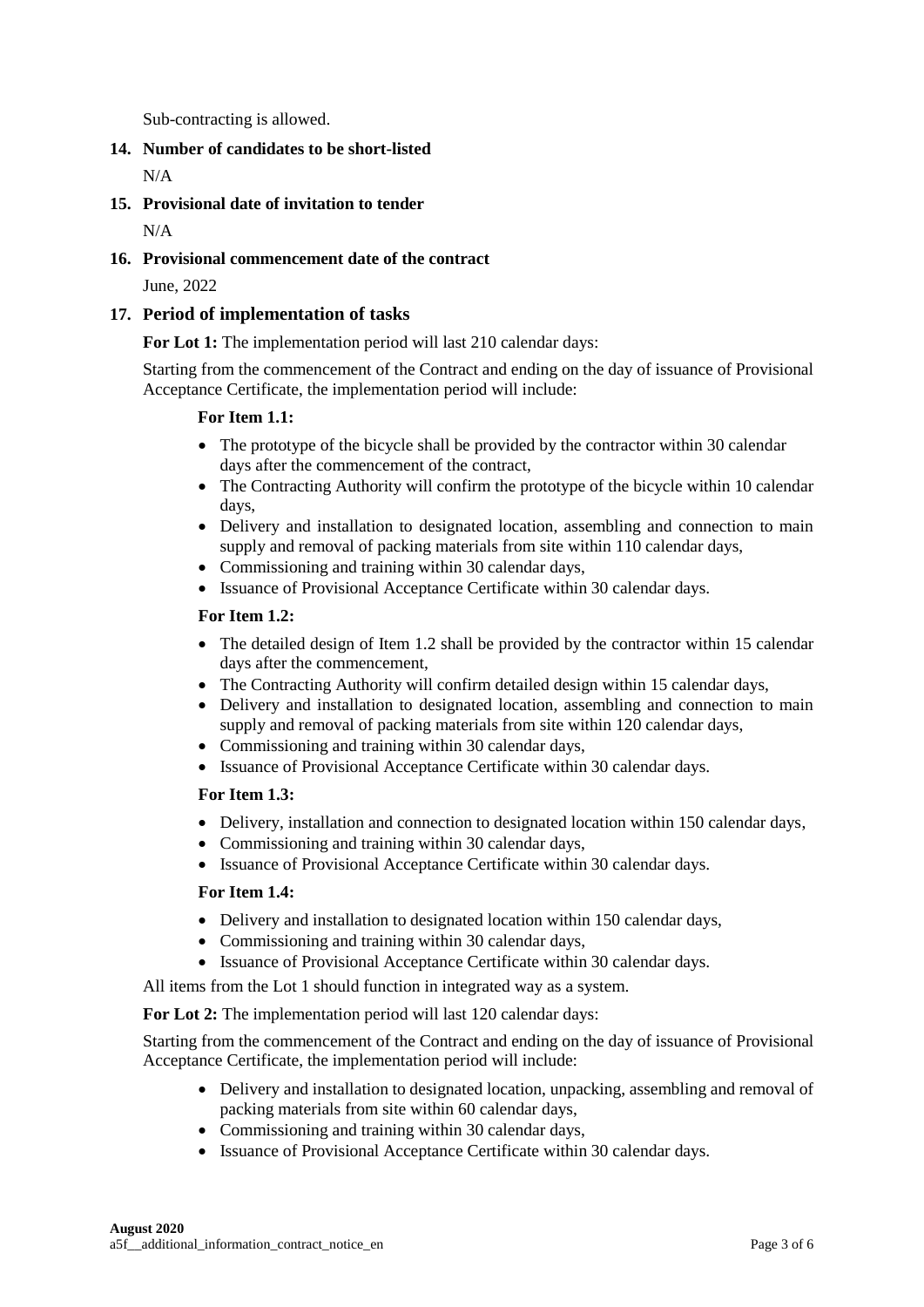**For Lot 3:** The implementation period will last 60 calendar days:

Starting from the commencement of the Contract and ending on the day of issuance of Provisional Acceptance Certificate, the implementation period will include:

- Delivery to designated location within 30 calendar days,
- Commissioning and training within 15 calendar days,
- Issuance of Provisional Acceptance Certificate within 15 calendar days.

**For Lot 4:** The implementation period will last 60 calendar days:

Starting from the commencement of the Contract and ending on the day of issuance of Provisional Acceptance Certificate, the implementation period will include:

- Delivery and installation to designated location within 30 calendar days,
- Commissioning and training within 15 calendar days,
- Issuance of Provisional Acceptance Certificate within 15 calendar days.

### **SELECTION AND AWARD CRITERIA**

#### **18. Selection criteria**

The following selection criteria will be applied to candidates. In the case of applications submitted by a consortium, these selection criteria will be applied to the consortium as a whole if not specified otherwise. The selection criteria will not be applied to natural persons and single-member companies when they are sub-contractors.

The selection criteria for each tenderer are as follows:

- **1) Economic and financial capacity (**based on item 3 of supply tender form). In case of candidate being a public body, equivalent information should be provided. The reference period which will be taken into account will be the last three years for which accounts have been closed.
	- a. The average annual turnover of the tenderer must exceed the financial proposal of the tender for each individual lot for which the tenderer is bidding.
	- b. If a tenderer is to be awarded several Lots, the average annual turnover must exceed the cumulative amount of the financial proposals for all those Lots.
- **2) Professional capacity** (based on items 4 and 5 of the tender form for supply contracts). The reference period which will be taken into account will be the last three years preceding the submission deadline.

At least 5 (five) staff currently work for the tenderer in fields related to each lot to which the tenderer applies.

**3) Technical capacity** (based on items 5 and 6 of the tender form for supply contracts). The reference period which will be taken into account will be the last three years from submission deadline.

#### **For Lot 1:**

The tenderer has delivered supplies (proportion carried out by the candidate) under at least one contract with a budget of at least **EUR 600,000.00** or at least two contracts with a budget of at least **EUR 300,000.00 each** in supply of bicycle sharing system (including bicycles, charging stations, fleet management software) implemented during the reference period.

#### **For Lot 2:**

The tenderer has delivered supplies (proportion carried out by the candidate) under at least one contract with a budget of at least **EUR 50,000.00** or at least two contracts with a budget of at least **EUR 25,000.00 each** in supply of equipment related to the subject of the lot implemented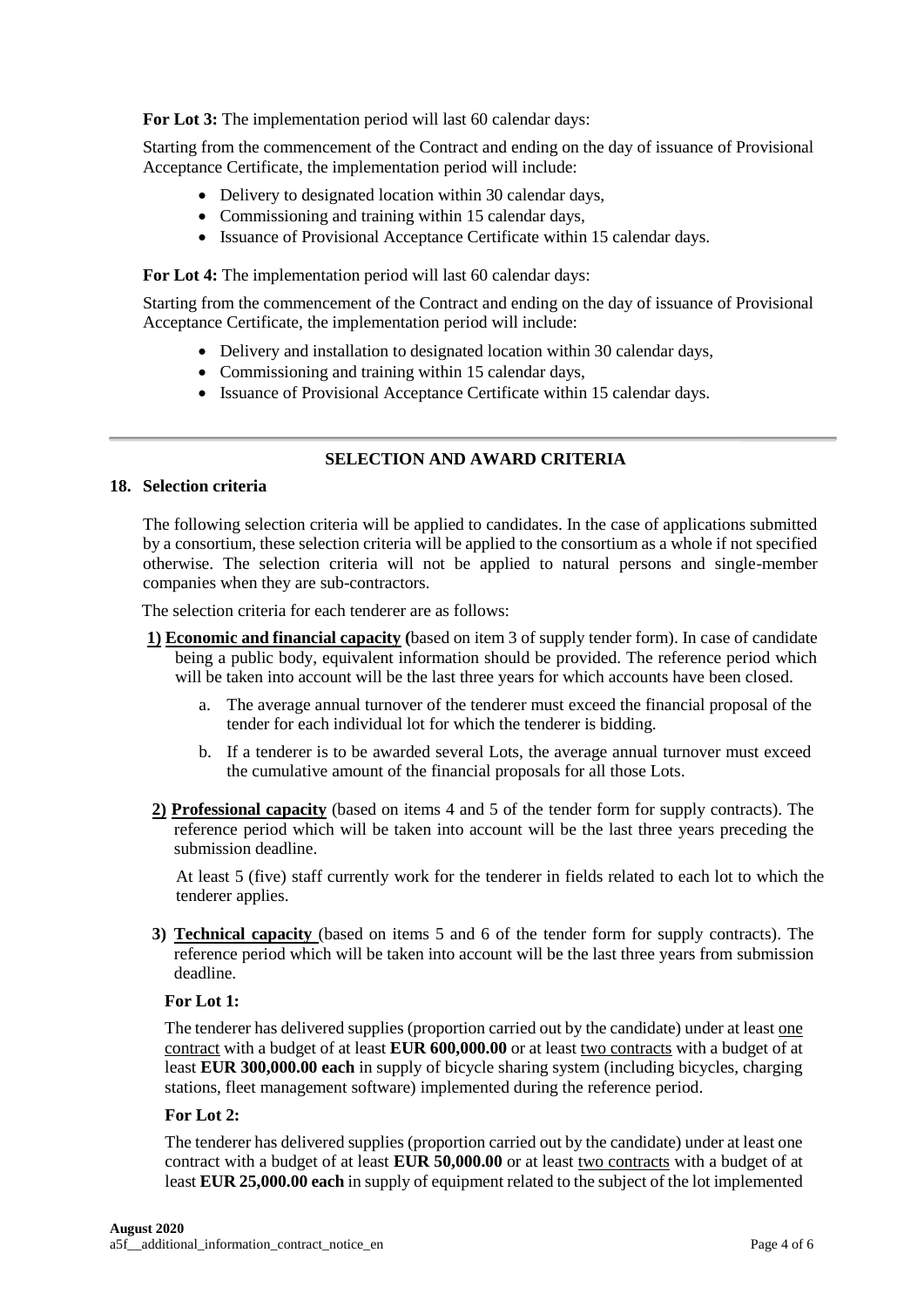during the reference period.

### **For Lot 3:**

The tenderer has delivered supplies (proportion carried out by the candidate) under at least one contract with a budget of at least **EUR 20,000.00** in supply of motor vehicles implemented during the reference period.

### **For Lot 4:**

The tenderer has delivered supplies (proportion carried out by the candidate) under at least one contract with a budget of at least **EUR 5,000.00** in supply of IT equipment implemented during the reference period.

This means that the contract the candidate refers to could have been started at any time during the indicated period but it does not necessarily have to be completed during that period, nor implemented during the entire period. Candidates are allowed to refer either to projects completed within the reference period (although started earlier) or to projects not yet completed. Only the portion satisfactorily completed during the reference period will be taken into consideration. This portion will have to be supported by documentary evidence (statement or certificate from the entity which awarded the contract, proof of payment) also detailing its value. If a candidate has implemented the project in a consortium, the percentage that the candidate has successfully completed must be clear from the documentary evidence, together with a description of the nature of the services provided if the selection criteria relating to the pertinence of the experience have been used.

#### Capacity-providing entities

An economic operator may, where appropriate and for a particular contract, rely on the capacities of other entities, regardless of the legal nature of the links which it has with them. If the economic operator relies on other entities it must in that case prove to the contracting authority that it will have at its disposal the resources necessary for performance of the contract by producing a commitment by those entities to place those resources at its disposal. Such entities, for instance the parent company of the economic operator, must respect the same rules of eligibility and notably that of nationality as the economic operator relying on them and must comply with the selection criteria for which the economic operator relies on them. Furthermore, the data for this third entity for the relevant selection criterion should be included in a separate document. Proof of the capacity will also have to be provided when requested by the contracting authority.

With regard to technical and professional criteria, an economic operator may only rely on the capacities of other entities where the latter will perform the tasks for which these capacities are required.

With regard to economic and financial criteria, the entities upon whose capacity the economic operator relies, become jointly and severally liable for the performance of the contract.

#### **19. Award criteria**

Price.

# **APPLICATION AND TENDERING**

### **20. How to obtain the tender dossier**

The tender dossier is available from the TED E-Tendering platform at the Internet address provided in the Contract Notice under section I.3) Communication

The tender dossier is also available from the Contracting Authority.

Tenders must be submitted using the standard tender form included in the tender dossier, whose format and instructions must be strictly observed.